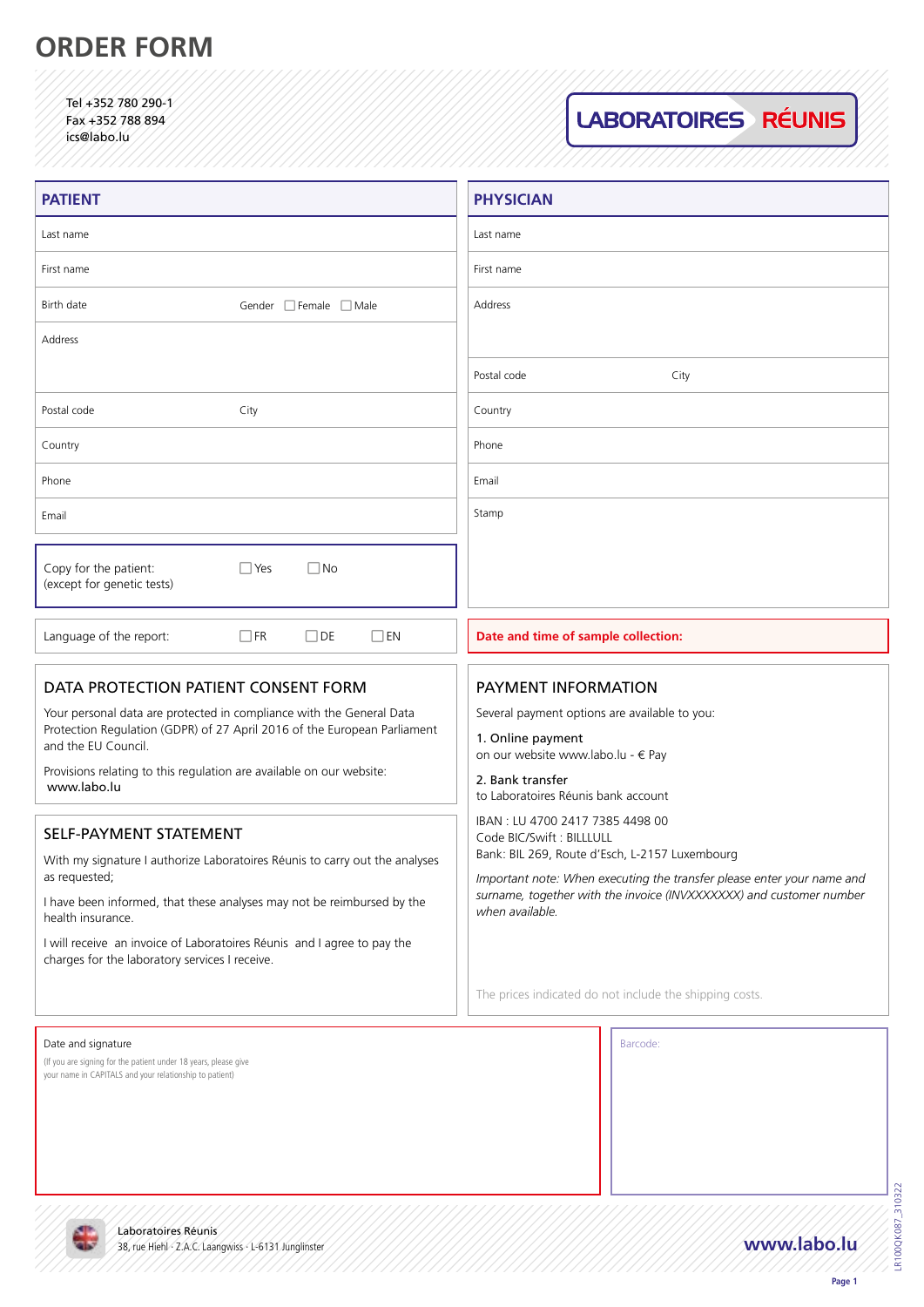|     |                                                                         | <b>FUNCTIONAL BIOLOGY</b>                                                                                                                                                                                                              |                 |
|-----|-------------------------------------------------------------------------|----------------------------------------------------------------------------------------------------------------------------------------------------------------------------------------------------------------------------------------|-----------------|
|     |                                                                         | 1. CARDIOVASCULAR MARKERS                                                                                                                                                                                                              |                 |
|     | <b>EDTA</b><br><b>FETTP</b>                                             | <b>Fatty acids erythrocytes Profile</b><br>with Omega 3 Index<br>78,00 €                                                                                                                                                               | LR1             |
| - 1 | DBS<br><b>ETTDBS</b>                                                    | Fatty acids<br>78,00€                                                                                                                                                                                                                  | LR1             |
|     | S<br>LIPO                                                               | Lipoprint <sup>®</sup> Test<br>Subclasses of LDL cholesterol<br>53,00€                                                                                                                                                                 | LR <sub>2</sub> |
| П   | S<br>PLAC2                                                              | PLAC <sup>®</sup> Test<br>Enzymatic activity of Lipoprotein-associated<br>phospholipase A2 (Lp-PLA2)<br>51,00€                                                                                                                         | LR3             |
| П   | S<br>CARN                                                               | Carnitine<br>free and total<br>34,70€                                                                                                                                                                                                  | LR4             |
| П   | S<br><b>HSCRP</b>                                                       | Ultrasensitive CRP<br>6,48€                                                                                                                                                                                                            | LR5             |
| ┓   | S<br>HOMOCY                                                             | Homocysteine<br>Test available only when the blood<br>sample has been collected in a<br>laboratory<br>31,10€                                                                                                                           | LR6             |
|     |                                                                         | <b>2. METABOLIC MARKERS</b>                                                                                                                                                                                                            |                 |
|     | EDTA-P (C)<br>AMSAU                                                     | Amino acids profile<br>119,00 €                                                                                                                                                                                                        | LR7             |
|     | EDTA<br>SAM                                                             | <b>S-Adenosyl methionine</b><br>25,00€                                                                                                                                                                                                 | LR8             |
|     | MU2 (mc)<br><b>ORSABIO</b>                                              | Urinary organic acids<br>Markers of fatty acids and carbohydrate<br>metabolism, of the citric acid cycle, vitamins,<br>neurotransmitters and of aromatic amino<br>acid<br>183,00€                                                      | LR9             |
|     |                                                                         | <b>3. OXIDATIVE/NITROSATIVE STRESS</b>                                                                                                                                                                                                 |                 |
|     | S, U<br>OXIBASIS                                                        | Oxidative stress profile basic<br>Antiox capacity, 8OHdG, oxidized LDL<br>113,00€                                                                                                                                                      | <b>LR10</b>     |
|     | 2S (L),<br>2EDTA,<br>EDTA-P<br>K2EDTA<br>(tr. element),<br>U<br>OXIPLUS | Oxidative stress profile complete<br>Antiox capacity, CoEQ10, glutathione profile,<br>vitamins A + E, 8OHDG, Nitrotyrosine,<br>, Selenium, Zinc, Citrulline, oxidized LDL<br>Glutathion peroxidase, Superoxide<br>dismutase<br>351,00€ | LR11            |

|                             | S (L),<br>EDTA-P,<br>MU <sub>2</sub>                                                      | Nitrosative stress profile<br>Ubiquinone, nitrotyrosine, nitrophenyl acetic<br>acid5, citrulline                                                                                                            |                  |
|-----------------------------|-------------------------------------------------------------------------------------------|-------------------------------------------------------------------------------------------------------------------------------------------------------------------------------------------------------------|------------------|
|                             | <b>NITRO</b>                                                                              | 140.00€                                                                                                                                                                                                     | <b>LR12</b>      |
| П                           | 15<br>3 EDTA<br>1 EDTA-P<br>1 K2EDTA<br>(tr. element)<br>U<br>BiMFo1                      | <b>Evaluation of functional and</b><br>nutritional status (BENEF)<br>Erythrocyte fatty acids, Lp(a), ApoE, nitrotyro-<br>sine, selenium, oxidized LDL, coenzyme Q10,<br>8OHdG, zonuline, ioduria<br>258,00€ | <b>LR13</b>      |
| $\mathsf{L}$                | 1S<br>3 EDTA<br>1 EDTA-P<br>1 K2EDTA<br>(tr. element)<br>U<br>$BiMFo1 +$<br><b>НОМОСҮ</b> | BENEF + Homocysteine<br>Homocysteine: available only if the<br>blood sample has been collected in a<br>laboratory<br>289,00€                                                                                | <b>LR14</b>      |
| □                           | S<br><b>ANTIOX</b>                                                                        | <b>Antioxidant capacity</b><br>37,30€                                                                                                                                                                       | <b>LR15</b>      |
|                             | EDTA<br>GLUTTR                                                                            | <b>Glutathione profile</b><br>reduced, oxidised and total, glutathione<br>index<br>39,60€                                                                                                                   | <b>LR16</b>      |
| П                           | EDTA<br><b>GPX</b>                                                                        | <b>Glutathione peroxidase (GPX)</b><br>20,70€                                                                                                                                                               | <b>LR17</b>      |
|                             | <b>EDTA</b><br><b>SOD</b>                                                                 | Superoxide dismutase (SOD)<br>19,67€                                                                                                                                                                        | <b>LR18</b>      |
|                             | S(L)                                                                                      | <b>Ubiquinone</b><br>Coenzyme Q10                                                                                                                                                                           |                  |
| П                           | 010                                                                                       | 23,90€                                                                                                                                                                                                      | <b>LR19</b>      |
|                             | S<br>LDLOX                                                                                | <b>Oxidized LDL</b><br>33,40 €                                                                                                                                                                              | LR <sub>20</sub> |
|                             | U<br>80HDG                                                                                | 8 OHDG<br>52,50€                                                                                                                                                                                            | <b>LR21</b>      |
|                             | U<br>METACU                                                                               | Urine methylmalonic acid<br>39,60€                                                                                                                                                                          | <b>LR22</b>      |
| $\mathsf{L}$                | S<br>METACS                                                                               | Serum methylmalonic acid<br>62,50€                                                                                                                                                                          | <b>LR23</b>      |
| ⊔                           | MU(L)<br>CRYU                                                                             | Kryptopyrrole<br>42,40 €                                                                                                                                                                                    | <b>LR24</b>      |
| <b>4. NEUROTRANSMITTERS</b> |                                                                                           |                                                                                                                                                                                                             |                  |
|                             | $MU2$ (mc)<br>NETPLUSU                                                                    | Neurotransmitters profile<br>complete<br>Catecholamines, glutamic acid, GABA,<br>serotonin, creatinine<br>113,00€                                                                                           | <b>LR25</b>      |

 $\Box$  MU2 (mc) NETBASISU **Neurotransmitters profile basic** Serotonin, adrenalin, noradrenalin, dopamine 63,50 € **LR26**  $\Box$  MU2 (mc) VMAC **Vanillylmandelic acid**  29,50 € **LR27**  $\Box$  MU2 (mc) HVMAC **Homovanillic acid**  29,50 € **LR28**  $\Box$  MU2 (mc) HIAAC **5-Hydroxyindoleacetic acid**  29,50 € **LR29**  $\Box$  MU2 (mc) GABA **GABA**  Gamma-aminobutyric acid 42,40 € **LR30**  $\Box$  MU2 (mc) GLUTU **Glutamic acid**  42,40 € **LR31**  $\Box$  s BDNF **BDNF**  Brain-Derived Neurotrophic Factor 52,50 € **LR32 5. HISTAMINE INTOLERANCE**  $\Box$  SE HISTA **Histamine in stool**  37,00 € **LR33**  $\Box$  U METHU **Methylhistamine**  42,40 € **LR34**  $\Box$  s DAO **Diamine oxidase (DAO)**  37,30 € **LR35 6. OTHER FOOD SENSITIVITY/ INTOLERANCE PANELS**  $\Box$  S ou DBS IPPRE **ImuPro Screen** 22 allergens 93,00 € **LR36**  $\Box$  s IP100 **ImuPro Basic** 90 allergens 299,00 € **LR37**  $\Box$  s IP200 **ImuPro Basic Plus** 180 allergens 425,00 € **LR38**  $\overline{\Box}$  s IP300 **ImuPro Complete** 270 allergens 539,00 € **LR39**  $\Box$  s EUFOO NEW **Food intolerances IgG (Euroline Food)** 108 allergens 206,00 € **LR40**  $\Box$  s AGLIG/AGLIA **Anti-deamidated Gliadin Anti-transglutaminase**

**Other** 

**analyses**

ATTENTION Unless other specified (x), samples must be sent to the laboratory on the same day of collection, if possible by means of refrigerated transport. Specific sampling instructions for each analysis are enclosed to the test sample kit. Please contact our laboratory for more information. Do not send samples on Fridays, or one or two days previous to public holidays.

LEGEND

- Italic: internal lab code S : Serum EDTA: whole blood EDTA-P: EDTA plasma CIT: Citrated blood H: Heparinized blood MU : First morning urine MU2 : Second morning urine
- U : spontaneous urine SA : Saliva DBS : Dried blood spot SE: Stool ECOU: Swab EXP: Expectoration PIC: Dental pics

(mc): Special preservative liquid solution

(L): Protect from light

- (C): Frozen
- 1) Sampling and (not refrigerated) shipment only Mondays
- 2) Consent for genetic testing to fill in and to sign (on the last page). Genetic tests are performed by the lab LR-MDL (Trier, Germany)
- 

3) for children under 18, a clear justification is needed for the order of genetic tests. lease read the consent form for genetic tests

q : Health questionnaire required

Barcode:

ATTGA/ATTGG

IgG et IgA

50,20 € **LR41**



Laboratoires Réunis 38, rue Hiehl · Z.A.C. Laangwiss · L-6131 Junglinster **www.labo.lu**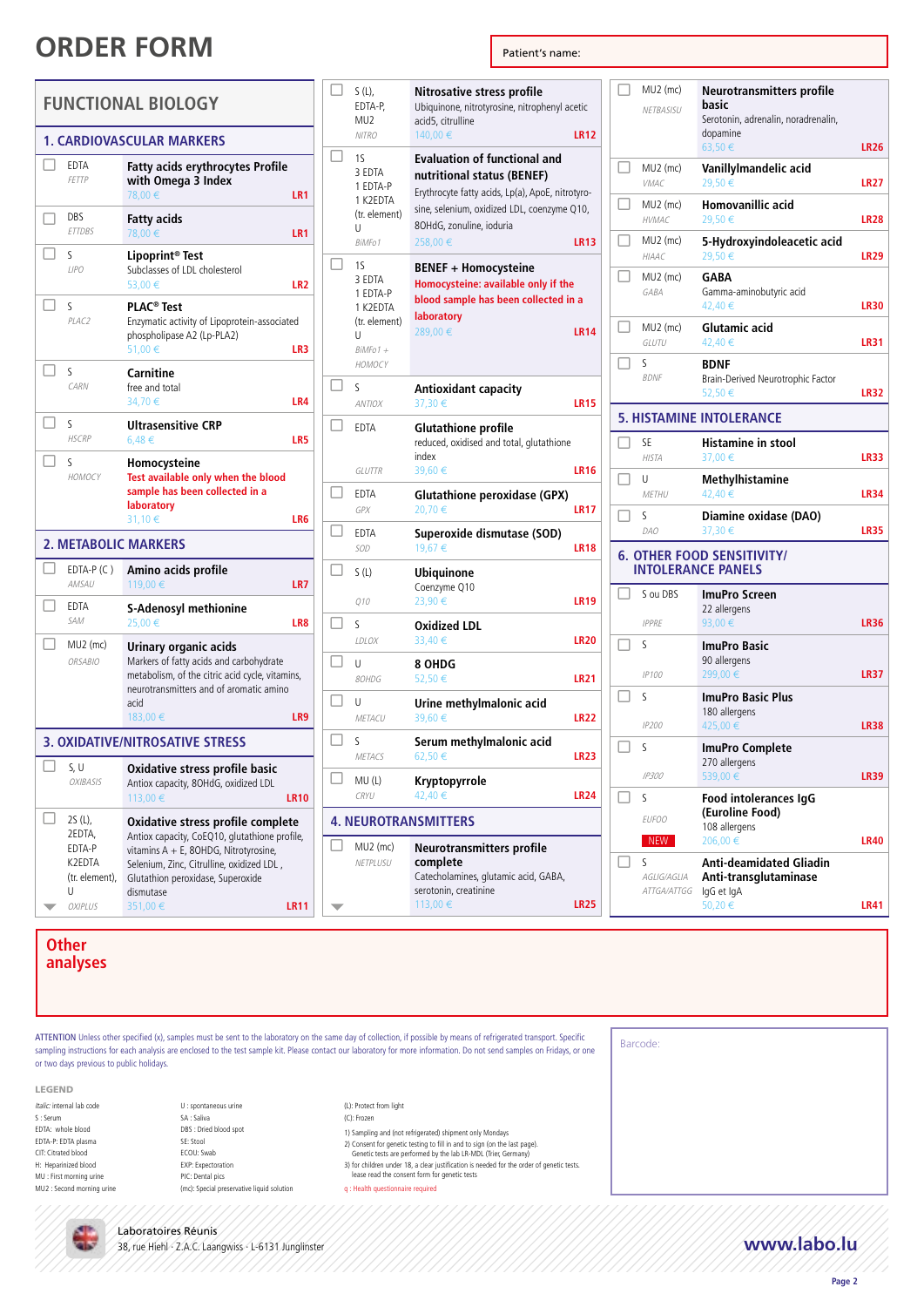|              | 7. GUT HEALTH AND DIGESTION |                                                                                                                                                                         |             |  |
|--------------|-----------------------------|-------------------------------------------------------------------------------------------------------------------------------------------------------------------------|-------------|--|
| H            | SE<br><b>BAK</b>            | <b>FlorInScan</b><br>Quantitative determination of the microflora<br>(bacteria and yeasts), digestion residues,<br>pancreatic elastase,<br>fecal hemoglobin<br>146,00 € | <b>LR43</b> |  |
| $\mathbf{1}$ | SE<br>BAK                   | <b>FlorInScan Plus</b><br>In addition to FlorInScan secretory IgA,<br>Calprotectin, alpha-1-antitrypsin<br>188.00 €                                                     | <b>LR44</b> |  |
|              | SE<br>BAK<br><b>NEW</b>     | FlorInScan Extra<br>FlorInScan Plus, short-chain fatty acids,<br>zonulin, histamine<br>280,00€                                                                          | <b>LR45</b> |  |
| - 1          | SE (mc)<br>BAK              | FlorInScan by qPCR<br>Quantitative analysis of 20 intestinal<br>anaerobic bacteria incl. an index<br>of dysbiosis<br>124,00 €                                           | <b>LR46</b> |  |
| П            | SF<br>BAK                   | Short-chain fatty acids<br>61,50€                                                                                                                                       | <b>LR47</b> |  |
| П            | SE<br><b>HISTA</b>          | <b>Histamine in stool</b><br>37,00 €                                                                                                                                    | <b>LR33</b> |  |
| П            | SE<br>BAK                   | Calprotectin<br>30,10€                                                                                                                                                  | <b>LR48</b> |  |
|              | SE<br>BAK                   | Zonulin<br>34,70€                                                                                                                                                       | <b>LR49</b> |  |
| . I          | SE<br>BAK                   | Helicobacter pylori<br>Antigen detection<br>12,56€                                                                                                                      | <b>LR50</b> |  |
|              | SE<br>BAK                   | Alpha-1 antitrypsin<br>24,90€                                                                                                                                           | <b>LR51</b> |  |
|              | SE<br><b>BAK</b>            | Beta defensin<br>20,20€                                                                                                                                                 | <b>LR52</b> |  |
| - 1          | SE<br><b>BAK</b>            | Secretory IgA<br>24,90€                                                                                                                                                 | <b>LR53</b> |  |
|              | SE<br>BAK                   | Anti-gliadin secretory IgA<br>37,30 €                                                                                                                                   | <b>LR54</b> |  |
|              | SE<br>BAK                   | Anti-transglutaminase secretory<br>lgA<br>37,30 €                                                                                                                       | <b>LR55</b> |  |
|              | SE<br><b>INFMOL</b>         | Viral gastroenteritis (PCR)<br>Adenovirus,<br>Astrovirus,<br>Norovirus G1 & G2,<br>Rotavirus<br>57,00€                                                                  | <b>LR56</b> |  |
|              | SE<br><b>INFMOL</b>         | Enterovirus/Parechovirus/<br>Adenovirus (PCR)<br>57,00€                                                                                                                 | <b>LR57</b> |  |

| SE<br><b>INFMOL</b>                 | <b>Bacterial gastroenteritis (PCR)</b><br>Campylobacter coli/jejuni/lari,<br>Clostridium difficile.<br>EHEC, Salmonella spp,<br>Shigella spp,<br>Yersinia enterocolitica<br>57,00€                                                                                                           | <b>LR58</b> |
|-------------------------------------|----------------------------------------------------------------------------------------------------------------------------------------------------------------------------------------------------------------------------------------------------------------------------------------------|-------------|
| SE<br><b>INFMOL</b>                 | <b>Intestinal parasites (PCR)</b><br>Cryptosporidium spp.,<br>Entamoeba histolytica,<br>Giardia lamblia<br>57,00€                                                                                                                                                                            | <b>LR59</b> |
| SE<br><b>INFMOL</b>                 | <b>Intestinal candidiasis (PCR)</b><br>Candida albicans,<br>Candida glabrata,<br>Candida krusei,<br>Candida parapsilosis,<br>Candida tropicalis,<br>Candida lusitaniae NEW,<br>Candida dubliniensis NEW<br>83,00€                                                                            | <b>LR60</b> |
| U<br><b>MOUBF</b>                   | Urinary organic acids<br>Bacterial and fungal modules<br>Dysbiosis markers<br>154,00€                                                                                                                                                                                                        | <b>LR61</b> |
| U<br><b>MOUB</b>                    | Urinary organic acids<br>Bacterial module<br>Dysbiosis markers<br>83,00€                                                                                                                                                                                                                     | <b>LR62</b> |
| U<br>MOUF                           | Urinary organic acids<br>Fungal module<br>Dysbiosis markers<br>96,50€                                                                                                                                                                                                                        | <b>LR63</b> |
| MU<br>PEPU                          | Urinary opioid peptides<br>behavioural disorder<br>(autism, schizophrenia, TDAH, etc.)<br>176,00€                                                                                                                                                                                            | <b>LR64</b> |
| SE<br>AROMASE<br>$U$ (mc)<br>AROMAU | Aromatogram<br>Support for the treatment with<br>essential oils<br>145,00 €                                                                                                                                                                                                                  | <b>LR65</b> |
|                                     | 8. GYNECOLOGY/VAGINAL MICROFLORA                                                                                                                                                                                                                                                             |             |
| ECOU<br>BAK                         | FlorVaScan<br>Quantitative determination of the vaginal<br>flora (bacteria and yeasts), H2O2 producing<br>lactobacilli, microscopic evaluation (Nugent<br>score, degree of purity), detection of Tricho-<br>monas sp, Atopobium vaginae, Mobiluncus<br>spp, Gardnerella vaginalis<br>155,00€ | <b>LR66</b> |
| MU2 (mc)<br><b>ESTU</b>             | Urinary estrogen metabolites<br>20H-40H-160H<br>109,00€                                                                                                                                                                                                                                      | <b>LR67</b> |

ATTENTION Unless other specified (x), samples must be sent to the laboratory on the same day of collection, if possible by means of refrigerated transport. Specific sampling instructions for each analysis are enclosed to the test sample kit. Please contact our laboratory for more information. Do not send samples on Fridays, or one or two days previous to public holidays.

- LEGEND
- Italic: internal lab code S : Serum EDTA: whole blood EDTA-P: EDTA plasma CIT: Citrated blood H: Heparinized blood MU : First morning urine MU2 : Second morning urine
- U : spontaneous urine SA : Saliva DBS : Dried blood spot SE: Stool ECOU: Swab EXP: Expectoration PIC: Dental pics (mc): Special preservative liquid solution
- (L): Protect from light (C): Frozen
	- 1) Sampling and (not refrigerated) shipment only Mondays
	- 2) Consent for genetic testing to fill in and to sign (on the last page). Genetic tests are performed by the lab LR-MDL (Trier, Germany)
	- 3) for children under 18, a clear justification is needed for the order of genetic tests.
	- lease read the consent form for genetic tests

q : Health questionnaire required

Barcode:

### Laboratoires Réunis 38, rue Hiehl · Z.A.C. Laangwiss · L-6131 Junglinster **www.labo.lu**

**Page 3**

 $\Box$  $\Box$ 

 $\Box$  $\Box$ 

 $\Box$  $\Box$ 

 $\Box$  $\Box$ 

 $\Box$  $\Box$  $\Box$  $\Box$  Autotest Thinprep INFMOL

Autotest Thinprep **ECOU** MU(homme) INFMOL

 $\Box$   $FCOU$ INFMOL

> PIC INFMOL

ECOU MU INFMOL

 $\square$  ECOU INFMOL

ECOU MU INFMOL

ECOU MU INFMOL **Sexually transmitted diseases (PCR)** Chlamydia trachomatis, Mycoplasma genitalium, Neisseria gonorrhoeae

Chlamydia trachomatis, Mycoplasma genitalium, Mycoplasma hominis, Neisseria gonorrhoeae, Trichomonas vaginalis, Ureaplasma parvum, Ureaplasma urealyticum

**Genital ulcers (PCR)** Herpes Simplex Virus 1 & 2, Treponema pallidum

**(PCR)**

**(PCR)** Atopobium vaginae, Gardnarella vaginalis, Mobiluncuns curtisii, Mobiluncuns mulieris, Trichomonas vaginalis

**(PCR)** HR16, HR18\_45, HR31/33/35/52/58, HR51/59, HR39/56/66/68

**low risk (PCR)**

59/66/68/73/82,

4/90/91

57,00 € **LR68**

85,00 € **LR69**

57,00 € **LR70**

85,00 € **LR71**

57,00 € **LR72**

**Human Papillomavirus high and** 

HR16/18/31/33/35/39/45/51/52/53/56/58/

LR6/11/42/44/54/61/62/67/70/72/81/83/8

Identification of 11 periodontopathogenic

Aggregatibacter actinomycetemcomitans, Fusobacterium sp., Campylobacter rectus, Capnocytophaga gingivalis, Eikenella corrodens, Eubacterium nodatum, Parvimonas micra, Porphyromonas gingivalis, Prevotella intermedia, Tannerella forsythia,

62,00 € **LR75**

**Vaginal candidiasis (PCR)** Candida albicans, Candida glabrata, Candida krusei, Candida parapsilosis, Candida tropicalis, Candida lusitaniae **NEW**,

Candida dubliniensis **NEW**

**9. DENTAL MICROFLORA/PARODONTITIS**

marker bacteria

**BACTOdent Plus**

Treponema denticola

57,00 € **LR73**

LR74

**Human Papillomavirus high risk** 

**Vaginal infections/vaginitis** 

**Sexually transmitted diseases and other urogenital infections**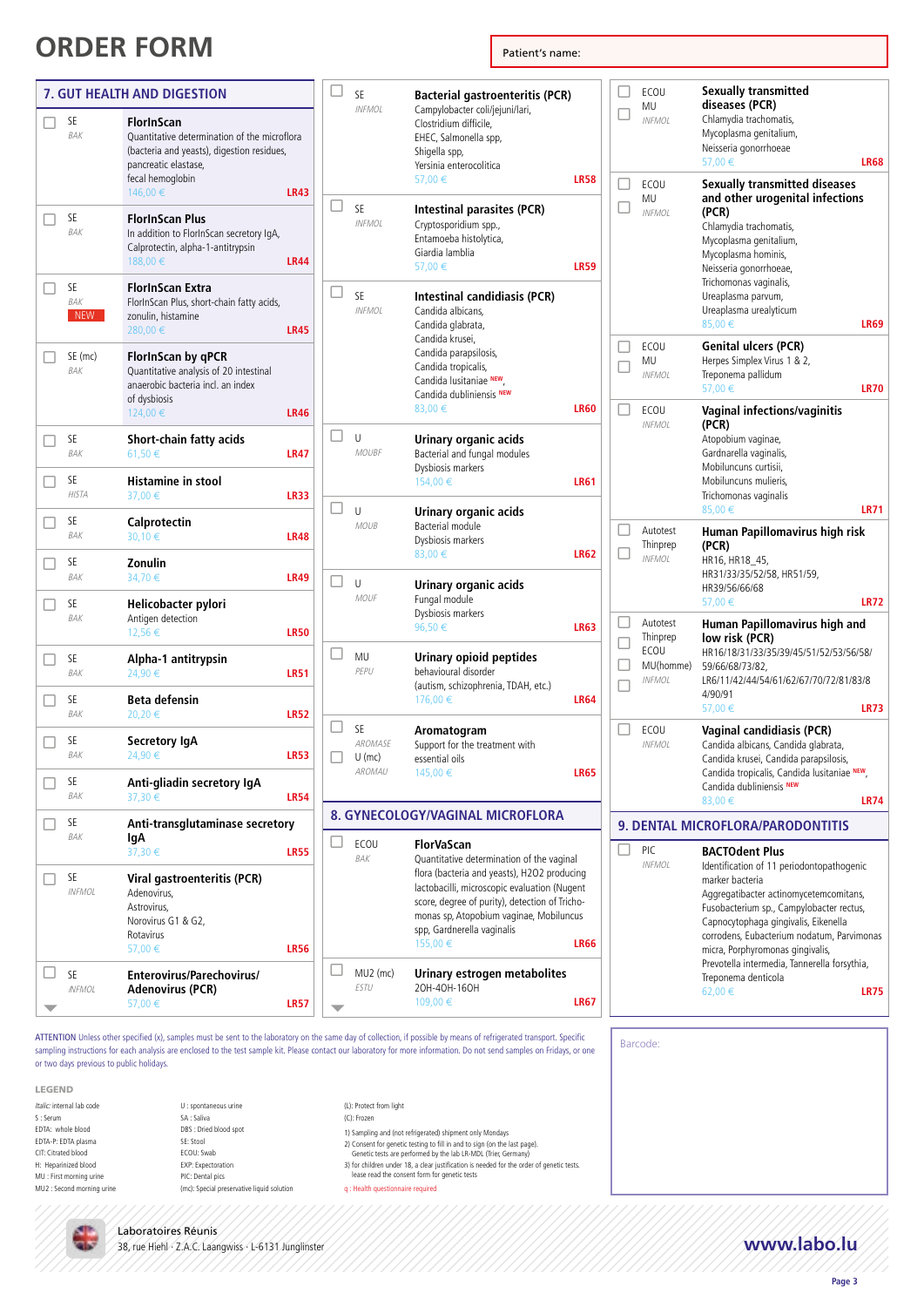| 10.1. Sex hormones                                                                      |             |
|-----------------------------------------------------------------------------------------|-------------|
|                                                                                         |             |
| П<br>S<br>Free testosterone<br><b>TESTOL</b><br>25,11€                                  | <b>LR76</b> |
| S<br><b>Total testosterone</b><br><b>TESTO</b><br>14,13€                                | <b>LR77</b> |
| S<br>Anti-Müllerian hormone (AMH)<br><b>AMH</b><br>31,39€                               | <b>LR78</b> |
| S<br>SHBG<br><b>TEBG</b><br>Sex Hormon Binding Protein<br>15,70€                        | <b>LR79</b> |
| S<br>Pregnenolone<br>PREGN<br>25,11€                                                    | <b>LR80</b> |
| $MU2$ (mc)<br>Urinary estrogen<br><b>ESTU</b><br>metabolites<br>20H-40H-160H<br>109,00€ | <b>LR67</b> |
| 10.2. Stress hormones                                                                   |             |
| S<br><b>DHEAs</b><br>DHAS<br>18,83 €                                                    | <b>LR81</b> |
| П<br>S<br>Prolactin<br>PROI<br>14,13€                                                   | <b>LR82</b> |
| 10.3. Salivary hormones                                                                 |             |
| $\mathsf{L}$<br>SA<br><b>Salivary cortisol</b><br>CORTSP<br>(for each sample)<br>31,39€ | <b>LR83</b> |
| SA<br><b>Salivary DHEA</b><br>DHEASP<br>21,20€                                          | <b>LR84</b> |
| SA<br>Salivary estradiol<br>E2SP<br>21,20€                                              | <b>LR85</b> |
| - 1<br>SA<br>Salivary estriol<br>E3SP<br>15,08€                                         | <b>LR86</b> |
| П<br>SA<br>Salivary progesterone<br>PGSP<br>21,20€                                      | <b>LR87</b> |
| SА<br>Salivary testosterone<br>21,20€<br><b>TESTOSP</b>                                 | <b>LR88</b> |
| SA<br>Salivary melatonin<br>30,20€<br>MELASP                                            | <b>LR89</b> |
| $\mathsf{L}$<br>Melatonin - Sleep profile<br>SA<br>MELANASP<br>91,00€                   | <b>LR90</b> |
| <b>11. THYROID-FUNCTION</b>                                                             |             |
| U<br><b>Urinary iodine</b><br>IU<br>18,83€                                              | <b>LR91</b> |
| ς<br>TSH<br><b>TSH</b><br>9,42€                                                         | <b>LR92</b> |
|                                                                                         |             |

|                          | S<br>FT4                  | T4<br>14,13 €                                                                       | <b>LR94</b>  |
|--------------------------|---------------------------|-------------------------------------------------------------------------------------|--------------|
| $\mathsf{L}$             | S<br>MAK                  | <b>AB anti-TPO</b><br>18.83 €                                                       | <b>LR95</b>  |
| П                        | S<br>TAK                  | AB anti-TG<br>18.83 €                                                               | <b>LR96</b>  |
|                          |                           | <b>12. INSULIN RESISTANCE/DIABETES</b>                                              |              |
| ٦                        | S<br>GLU                  | Glucose<br>2,20€                                                                    | <b>LR97</b>  |
| П                        | S<br>INSUL                | <b>Insulin</b><br>21,97€                                                            | <b>LR98</b>  |
|                          | S<br>HOMA                 | <b>HOMA</b> index<br>Glucose/Insulin<br>24,50€                                      | <b>LR99</b>  |
| п                        | S<br>LEPT                 | Leptin<br>54,50€                                                                    | <b>LR100</b> |
|                          | <b>13. TUMOR MARKERS/</b> | <b>CANCER SCREENING</b>                                                             |              |
| H                        | S<br>PSA                  | <b>PSA total</b><br>12,56€                                                          | <b>LR101</b> |
|                          | S<br>PSAL                 | <b>PSA</b> free<br>20,40€                                                           | <b>LR102</b> |
| П                        | 3CPDA<br>SEPTIN9          | Septin 9<br>Colorectal cancer-SEPT9 gen<br>methylation<br>155,00€                   | <b>LR103</b> |
|                          | 14. CELL-AGING            |                                                                                     |              |
| П                        | EDTA<br>METAGE            | MethylAge<br>DNA hydroxymethylation<br>Measurement of the biological age<br>156,00€ | <b>LR104</b> |
|                          |                           | <b>15. VITAMINS AND MINERALS</b>                                                    |              |
| П                        | S (L)<br>VITA             | Vitamin A<br>28,25€                                                                 | <b>LR105</b> |
| $\Box$                   | EDTA (L)<br>VITB1         | <b>Vitamin B1</b><br>25,11€                                                         | <b>LR106</b> |
| H                        | EDTA (L)<br>VITB2         | <b>Vitamin B2</b><br>18,83€                                                         | <b>LR107</b> |
|                          | S<br>VITB3                | Vitamin B3<br>39,60€                                                                | <b>LR108</b> |
|                          | ς<br>VITB5                | Vitamin B5<br>34,40€                                                                | <b>LR109</b> |
|                          | EDTA (L)<br>VITB6         | Vitamin B6<br>31,39€                                                                | <b>LR110</b> |
|                          | S<br>FOL                  | Folic acid<br>Vitamin B9                                                            |              |
| $\overline{\phantom{0}}$ |                           | 18,83 €                                                                             | LR111        |

 $\Box$  s B12 **Vitamin B12**  Cobalamine 14,13 € **LR112**  $\Box$ HOLTR **Holotranscobalamin** Active vitamin B12 17,35 € **LR113**  $\Box$  s 125OHD **Vitamin 1,25-OH-D**  28,25 € **LR114**  $\Box$  s 25OHD **Vitamin 25-OH-D3**  16,64 € **LR115**  $\Box$  s PRVITD3 **VitD3 profile** 25-OH vit D3 total & free – VitD binding protein 72,00 € **LR116**  $\Box$ 250HDL **Free vitamin D** Récepteur vitamine D 38,60 € **LR117**  $\Box$  S(L) VITE **Vitamin E**  23,60 € **LR118**  $\Box$  s BIOT **Biotine** Vitamin H 17,35 € **LR119**  $\Box$  s VITK **Vitamin K**  34,40 € **LR120**  $\Box$  1EDTA, 2H VOLMIN **Complete analysis of erythrocyte minerals** Including sodium, potassium, magnesium, copper, iron, zinc, selenium 76,16 € **LR121 16. BORRELIOSIS/CO-INFECTIONS/ CHRONIC INFECTIONS**  $\Box$  s BORG **Borrelia burgdorferi IgG**  12,56 € **LR122**  $\Box$  s BORM **Borrelia burgdorferi IgM**  12,56 € **LR123**  $\Box$ BORGB **Borrelia ImmunoBlot IgG**  37,67 € **LR124**  $\Box$  s BORMB **Borrelia Immunoblot IgM**  37,67 € **LR125**  $\square$  Tique ZECBOR **Borrelia PCR (in ticks)**  46,00 € **LR126 17. HEAVY METALS AND ENVIRONMENTAL TOXIC SUBSTANCES**  $\Box$  2MU MEATOXU **Urine test for heavy metals (38 elements)** 128,00 € **LR127**  $\Box$ u GLYPHU **Glyphosate**  56,00 € **LR128**

Barcode:

ATTENTION Unless other specified (x), samples must be sent to the laboratory on the same day of collection, if possible by means of refrigerated transport. Specific sampling instructions for each analysis are enclosed to the test sample kit. Please contact our laboratory for more information. Do not send samples on Fridays, or one or two days previous to public holidays.

- LEGEND
- Italic: internal lab code S : Serum EDTA: whole blood EDTA-P: EDTA plasma CIT: Citrated blood H: Heparinized blood MU : First morning urine MU2 : Second morning urine
- U : spontaneous urine SA : Saliva DBS : Dried blood spot SE: Stool ECOU: Swab EXP: Expectoration PIC: Dental pics (mc): Special preservative liquid solution

(C): Frozen

(L): Protect from light

- 1) Sampling and (not refrigerated) shipment only Mondays
- 2) Consent for genetic testing to fill in and to sign (on the last page). Genetic tests are performed by the lab LR-MDL (Trier, Germany)
- 3) for children under 18, a clear justification is needed for the order of genetic tests. lease read the consent form for genetic tests

q : Health questionnaire required